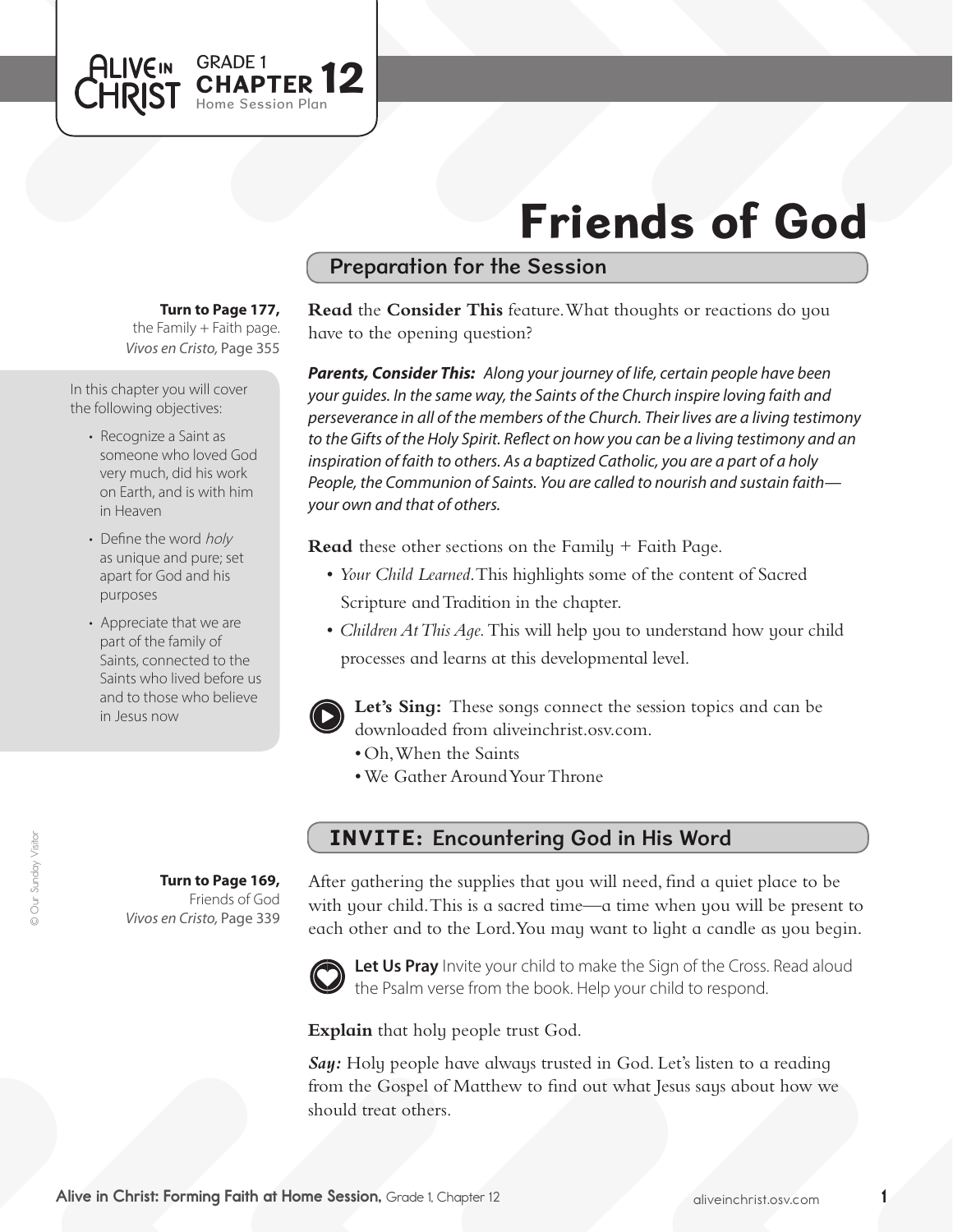**Guide** your child through the Preparing for God's Word Ritual you learned in the Introduction Session or play Track 1 of the Songs of Scripture CD.

- Proclaim God's Word in the Parchment Paper box on the page.
- Maintain several moments of silence.
- Ask: What did you hear God say to you today?

**Invite** your child to respond and also share what you heard.

Now, look at the *What Do You Wonder?* box.

*Say:* To live as holy people, we need to trust in God and love everyone.

**Invite** your child to respond to the questions. Ask what else she/he might wonder about trusting God and loving others.

## DISCOVER: Learning God's Truth

**Read** aloud the first paragraph.

**Have** your child underline what the Saints did more than anything.

**Take** out index cards and write the Catholic Faith Words **Saint** and **angel** on them.

**Read** aloud the definitions (on the following page) for both words.

**Emphasize** that everyone is called to be a Saint by loving God and loving others.

**Tell** your child you are about to listen to a story from the Gospel of Luke about Jesus and his friends.Ask her/him to listen for things that Martha and Mary did that showed that they were God's friends.



**Proclaim** "Martha and Mary" (continued on page 171).



**Turn to Page 171,**  Family of Saints *Vivos en Cristo,* Page 343

**Turn to Page 170,** Holy People

*Vivos en Cristo,* Page 341

**Read** the first paragraph of "Family of Saints."

**Use** an index card and write the Catholic Faith Word **holy**. Explain what it means.

**Tell** your child that Catholic artists often point out which of the figures in their pictures are Saints by painting halos (circles) above their heads. Point out the halos in the mosaic of Saint Anthony and Jesus.

**Read** aloud the second paragraph and emphasize that all baptized people are part of the family of Saints.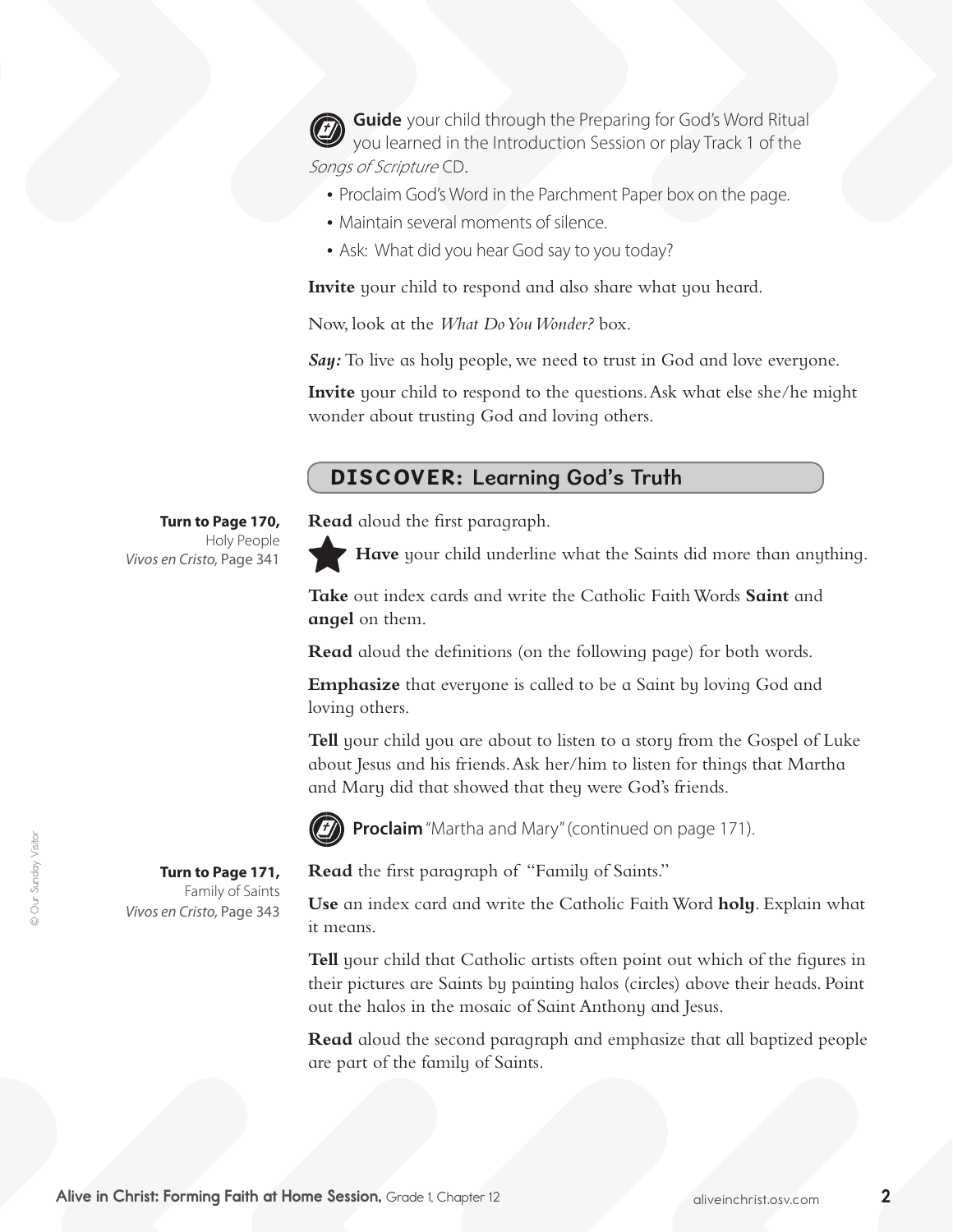**Look** at the Share Your Faith activity. Tell your child to think about someone you know who serves God. Help him/her write their name in the space provided.

*Ask:* How do Saints show their love?

**Tell** your child that stories about the Saints help him/her learn how to be holy.

**Ask** your child to place a finger next to each Saint as you read aloud "All Kinds of Saints."

**Have** your child circle a word or words that tell how the Saint showed love for God. (Mary loves and cares for us as she did for Jesus; Saint Juan Diego went to Mass and shared his story with others; Saint Louis cared for the sick and less fortunate; Saint Kateri devoted her life to prayer, penance, and those who were sick.)

### **Turn to Page 173,**

**Turn to Page 174,**  Our Catholic Life

*Vivos en Cristo,* Page 349

**Turn to Page 172,** All Kinds of Saints

*Vivos en Cristo,* Page 345

All Kinds of Saints (cont'd) *Vivos en Cristo,* Page 347 *Ask:*Which of these people would you want to be like? How can you be a holy person?

**Explain** to your child that the Church prays with the Saints. Refer to page 320 in the Our Catholic Tradition reference section in the back of the Student Book for more about praying with the Saints.



**Work** on the Connect Your Faith activity with your child. Direct your child to the boxes found at the top of each Saint's picture.

- Tell him/her that they are going to write a number in each box.
- Read each numbered phrase.
- Place the number in the box that best describes the Saint.

# LIVE: Living Our Faith

*Ask:* How can you be a Saint?

**Read** aloud the first paragraph.



**Have** your child place an "X" next to what they already do to be God's friend.

Ask: What is one way that you can show that you are a Saint today?

© Our Sunday Visitor © Our Sunday Visitor